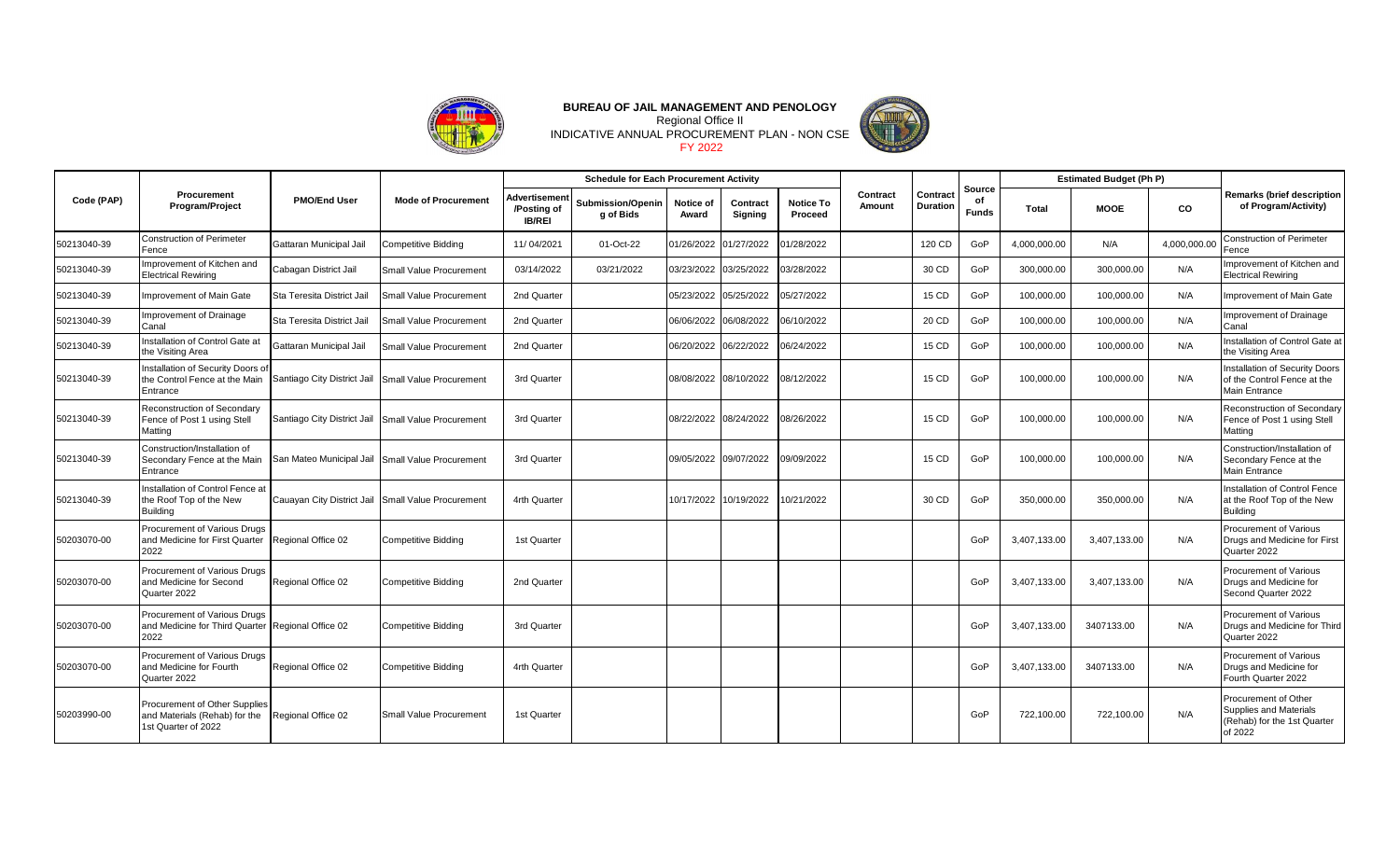| 50203990-00 | Procurement of Other Supplies<br>and Materials (Rehab) for the<br>2nd Quarter of 2022                | Regional Office 02 | Small Value Procurement | 2nd Quarter  |  |  |  | GoP | 722,100.00 | 722,100.00 | N/A | Procurement of Other<br>Supplies and Materials<br>(Rehab) for the 2nd Quarter<br>of 2022             |
|-------------|------------------------------------------------------------------------------------------------------|--------------------|-------------------------|--------------|--|--|--|-----|------------|------------|-----|------------------------------------------------------------------------------------------------------|
| 50203990-00 | Procurement of Other Supplies<br>and Materials (Rehab) for the<br>3rd Quarter of 2022                | Regional Office 02 | Small Value Procurement | 3rd Quarter  |  |  |  | GoP | 722,100.00 | 722,100.00 | N/A | Procurement of Other<br>Supplies and Materials<br>(Rehab) for the 3rd Quarter<br>of 2022             |
| 50203990-00 | Procurement of Other Supplies<br>and Materials (Rehab) for the<br>4th Quarter of 2022                | Regional Office 02 | Small Value Procurement | 4rth Quarter |  |  |  | GoP | 722,100.00 | 722,100.00 | N/A | Procurement of Other<br>Supplies and Materials<br>(Rehab) for the 4th Quarter<br>of 2022             |
| 50203080-00 | Procurement of Drugs and<br>Medical Dental and Laboratory<br>Supplies for the 1st Quarter of<br>2022 | Regional Office 02 | Small Value Procurement | 1st Quarter  |  |  |  | GoP | 76,859.50  | 76,859.50  | N/A | Procurement of Drugs and<br>Medical Dental and<br>Laboratory Supplies for the<br>1st Quarter of 2022 |
| 50203080-00 | Procurement of Drugs and<br>Medical Dental and Laboratory<br>Supplies for the 2ndQuarter of<br>2022  | Regional Office 02 | Small Value Procurement | 2nd Quarter  |  |  |  | GoP | 76,859.50  | 76,859.50  | N/A | Procurement of Drugs and<br>Medical Dental and<br>Laboratory Supplies for the<br>2ndQuarter of 2022  |
| 50203080-00 | Procurement of Drugs and<br>Medical Dental and Laboratory<br>Supplies for the 3rd Quarter of<br>2022 | Regional Office 02 | Small Value Procurement | 3rd Quarter  |  |  |  | GoP | 76,859.50  | 76,859.50  | N/A | Procurement of Drugs and<br>Medical Dental and<br>Laboratory Supplies for the<br>3rd Quarter of 2022 |
| 50203080-00 | Procurement of Drugs and<br>Medical Dental and Laboratory<br>Supplies for the 4th Quarter of<br>2022 | Regional Office 02 | Small Value Procurement | 4rth Quarter |  |  |  | GoP | 76,859.50  | 76,859.50  | N/A | Procurement of Drugs and<br>Medical Dental and<br>Laboratory Supplies for the<br>3rd Quarter of 2022 |
| 50203010-02 | Procurement of Various Office<br>Supplies for the 1st Quarter of Regional Office 02<br>2022          |                    | Small Value Procurement | 1st Quarter  |  |  |  | GoP | 540,754.00 | 540,754.00 | N/A | Procurement of Various<br>Office Supplies for the 1st<br>Quarter of 2022                             |
| 50203010-02 | Procurement of Various Office<br>Supplies for the 2nd Quarter of Regional Office 02<br>2022          |                    | Small Value Procurement | 2nd Quarter  |  |  |  | GoP | 540,754.00 | 540,754.00 | N/A | Procurement of Various<br>Office Supplies for the 2nd<br>Quarter of 2022                             |
| 50203010-02 | Procurement of Various Office<br>Supplies for the 3rd Quarter of Regional Office 02<br>2022          |                    | Small Value Procurement | 3rd Quarter  |  |  |  | GoP | 540,754.00 | 540,754.00 | N/A | <b>Procurement of Various</b><br>Office Supplies for the 3rd<br>Quarter of 2022                      |
| 50203010-02 | Procurement of Various Office<br>Supplies for the 4th Quarter of<br>2022                             | Regional Office 02 | Small Value Procurement | 4rth Quarter |  |  |  | GoP | 540,754.00 | 540,754.00 | N/A | <b>Procurement of Various</b><br>Office Supplies for the 4th<br>Quarter of 2022                      |
| 50203120-00 | Procurement of Fuel, oil and<br>lubricant for the 1st Quarter<br>of2022                              | Regional Office 02 | <b>Direct Contract</b>  | 1st Quarter  |  |  |  | GoP | 937,535.00 | 937,535.00 | N/A | Procurement of Fuel, oil and<br>lubricant for the 1st quarter<br>of2022                              |
| 50203120-00 | Procurement of Fuel, oil and<br>lubricant for the 2nd Quarter<br>of2022                              | Regional Office 02 | <b>Direct Contract</b>  | 2nd Quarter  |  |  |  | GoP | 937,535.00 | 937,535.00 | N/A | Procurement of Fuel, oil and<br>lubricant for the 2nd quarter<br>of2022                              |
| 50203120-00 | Procurement of Fuel, oil and<br>lubricant for the 3rd Quarter<br>of2022                              | Regional Office 02 | <b>Direct Contract</b>  | 3rd Quarter  |  |  |  | GoP | 937,535.00 | 937,535.00 | N/A | Procurement of Fuel, oil and<br>lubricant for the 3rd quarter<br>of2022                              |